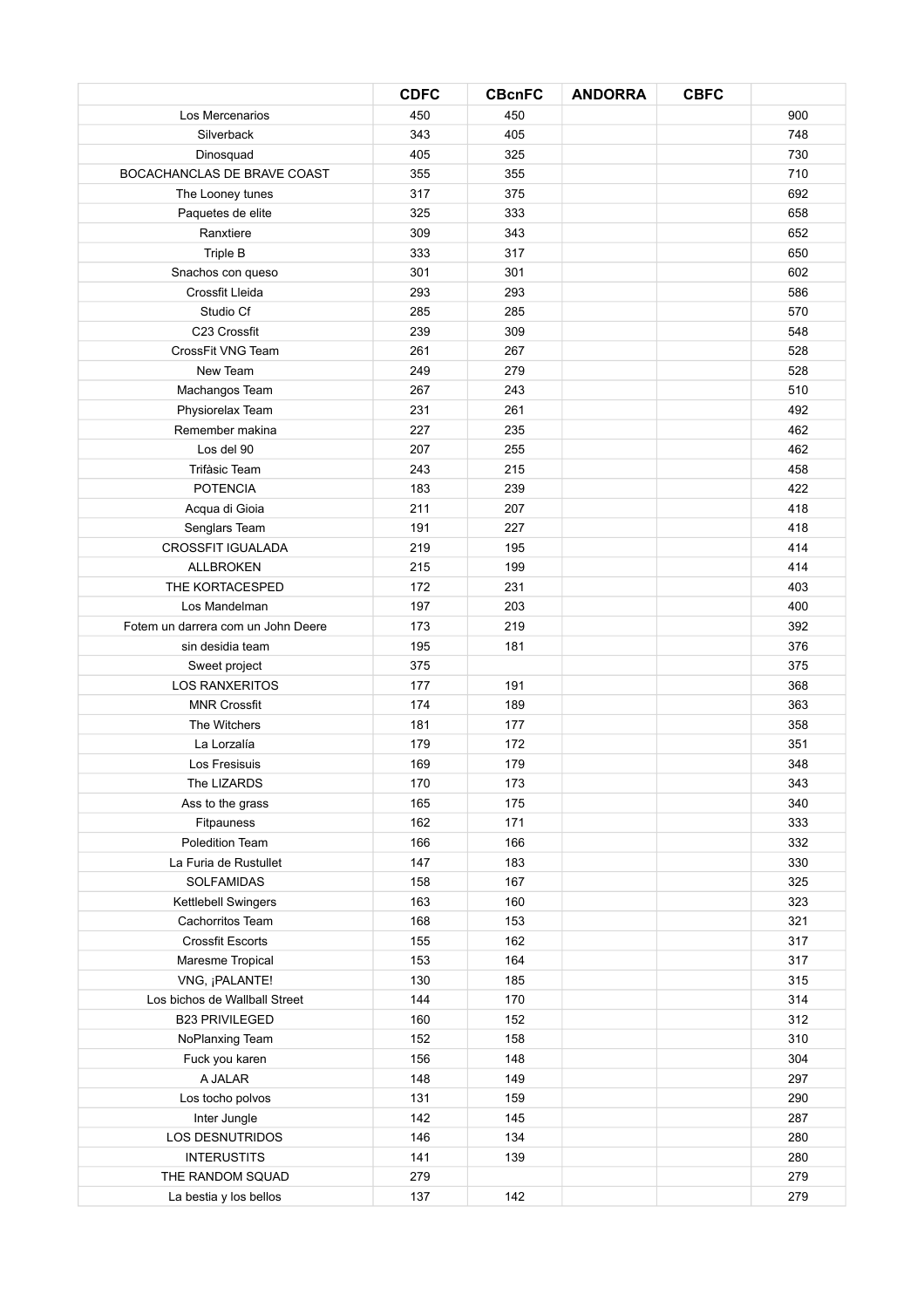| NO PAIN NO GAME              | 125    | 154       |  | 279        |
|------------------------------|--------|-----------|--|------------|
| <b>DUMBBELL PATROL</b>       | 139    | 136       |  | 275        |
| Los Jose's                   | 273    |           |  | 273        |
| Tranquilo mi niño            |        | 273       |  | 273        |
| TatiDóttir y los Panas       | 135    | 130       |  | 265        |
| <b>SECTAREA</b>              | 111    | 147       |  | 258        |
| LEÑA AL MONO                 | 255    |           |  | 255        |
| Monster Mash                 | 99     | 151       |  | 250        |
| Mad team Girona              |        | 249       |  | 249        |
| 4 MACHOMANCOS                | 132    | 111       |  | 243        |
| Pablo Escobarpee             | 133    | 109       |  | 242        |
| RM de birras                 | 116    | 124       |  | 240        |
| THE WOD IS MINE              | 127    | 112       |  | 239        |
| Virtus Unita Team            | 114    | 123       |  | 237        |
| 4SENSATIONS                  | 123    | 113       |  | 236        |
| Red ribbon                   | 235    |           |  | 235        |
| Nomadas                      | 124    | 102       |  | 226        |
| Area de las tentaciones      | 223    |           |  | 223        |
| Cry another day              | 119    | 104       |  | 223        |
| Notingam Prisas              | 113    | 110       |  | 223        |
| Avispa Team                  |        | 223       |  | 223        |
| El madrileño y su banda      | 107    | 115       |  | 222        |
| Patti y las perdidas         | 87     | 135       |  | 222        |
| Willy Wonka y los umpalumpas | 92     | 129       |  | 221        |
| THE BLOSAS TEAM              | 128    | 91        |  | 219        |
| Los de la Nau                | 95     | 119       |  | 214        |
| Pollitos team                | 93     | 118       |  | 211        |
| La banda del patio           |        | 211       |  | 211        |
| Real team                    | 75     | 131       |  | 206        |
| One for all                  | 203    |           |  | 203        |
| Calceteam                    | 105    | 95        |  | 200        |
| <b>CAVECREW</b>              | 199    |           |  | 199        |
|                              |        |           |  |            |
| Galatea Mermaids             | 104    | 197<br>92 |  | 197<br>196 |
| The Parkners                 | 193    |           |  | 193        |
| Masaos de Koa                |        |           |  |            |
| Strike team                  |        | 193       |  | 193        |
| The Random squad KIDS        | 189    |           |  | 189        |
| Fantasy kids                 | 108    | 80        |  | 188        |
| The Mataró Madness           | 187    |           |  | 187        |
| Nikyngos                     |        | 187       |  | 187        |
| Fittestpics                  | 83     | 103       |  | 186        |
| CrossFit Manresa             | 185    |           |  | 185        |
| Valhalla's Vikings           | 86     | 98        |  | 184        |
| Oh my wod!                   | 84     | 96        |  | 180        |
| <b>Burpee Over The Maki</b>  | 100    | 78        |  | 178        |
| LOSHIJOSDEBRYAN              | 91     | 86        |  | 177        |
| CF Tarragona Juvenil C       | 175    |           |  | 175        |
| Team Croquet                 |        | 174       |  | 174        |
| Beer & Jerk                  | 98     | 74        |  | 172        |
| Squirfit Girona              | 88     | 84        |  | 172        |
| Pin Pals                     | 171    |           |  | 171        |
| ¡Vaya, no han venido!        |        | 169       |  | 169        |
| Brave Waves Team             |        | 168       |  | 168        |
| The Ractor                   | 167    |           |  | 167        |
| PILILAGORDA                  | 79     | 88        |  | 167        |
| Koshki Team                  | $70\,$ | 97        |  | 167        |
| Wod&Vermouth                 | 80     | 85        |  | 165        |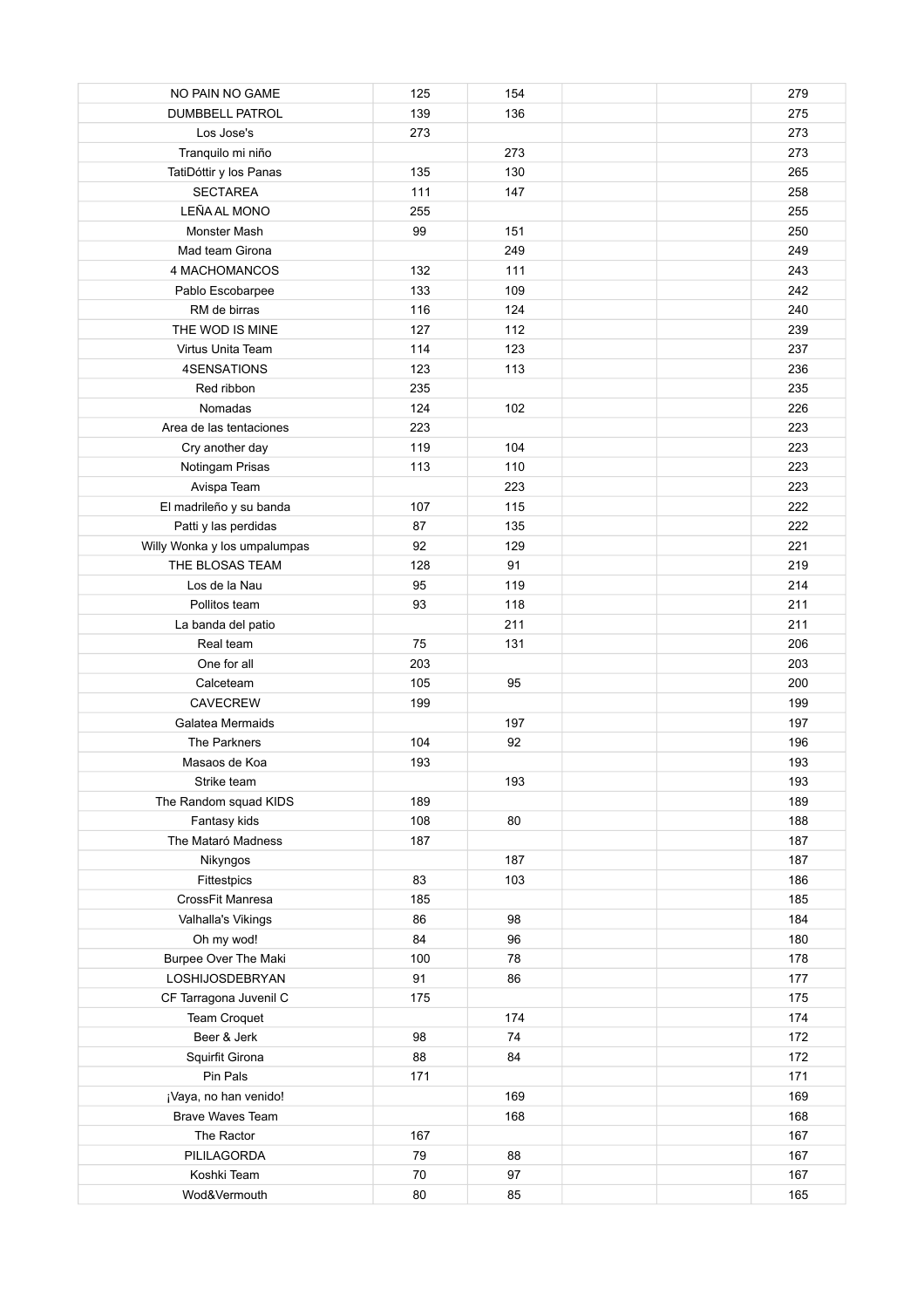| Team Box21                             |     | 165 | 165 |
|----------------------------------------|-----|-----|-----|
| <b>Squat Snacks</b>                    | 164 |     | 164 |
| Thrusters & Commander                  | 82  | 81  | 163 |
| 1,2,3 Oñate, oe oe oe                  |     | 163 | 163 |
| <b>RxFitters</b>                       | 161 |     | 161 |
| MONDONGO                               |     | 161 | 161 |
| <b>ORIGINAL BRAVE</b>                  | 159 |     | 159 |
| <b>PATRIFASSICOS</b>                   | 59  | 100 | 159 |
| <b>Buffalo Party</b>                   | 157 |     | 157 |
| <b>Burger Cleans</b>                   |     | 157 | 157 |
| Team crossfit sant boi                 |     | 156 | 156 |
| Los Peaky Blandos                      |     | 155 | 155 |
| Los Simuladores                        | 154 |     | 154 |
| <b>LOS MADURITOS</b>                   | 151 |     | 151 |
| Los Flamencross                        | 69  | 82  | 151 |
| <b>Flakitos Team</b>                   | 150 |     | 150 |
| Nirvamrap                              |     | 150 | 150 |
| Suicide Minions Team                   | 149 |     | 149 |
| Jamari Bros                            |     | 146 | 146 |
| Angie's Angels                         | 145 |     | 145 |
| We are Inter                           |     | 144 | 144 |
| <b>FIDEO's TEAM</b>                    | 143 |     | 143 |
| <b>GAS AL MATALÀS</b>                  |     | 143 | 143 |
| Las bimbas de tita Tami                |     | 141 | 141 |
| Interestel·lars                        | 140 |     | 140 |
| Se ha perdido un niño                  |     | 140 | 140 |
| PIKACHU TEAM                           | 138 |     | 138 |
| <b>INTERrogants</b>                    | 65  | 73  | 138 |
| Rodaballo's Team                       |     | 138 | 138 |
| <b>BABY LOONEY TUNES</b>               |     | 137 | 137 |
| Who let the Doc's out                  | 136 |     | 136 |
|                                        | 64  | 72  | 136 |
| Los patas                              | 134 |     | 134 |
| Madness Academy                        |     |     |     |
| Mamadisimos<br><b>MAMARANXO'S TEAM</b> |     | 133 | 133 |
|                                        |     | 132 | 132 |
| <b>ELS BARRUFETS</b>                   | 62  | 68  | 130 |
| Rack'n Rollers                         | 129 |     | 129 |
| G4 Team                                |     | 128 | 128 |
| SPECTACULAR TEAM                       | 56  | 71  | 127 |
| La Dama y los Vagabundos               |     | 127 | 127 |
| Ana y los gordos                       | 126 |     | 126 |
| Los Lobos de Wall Ball Street          |     | 126 | 126 |
| Perros Salvajes                        |     | 125 | 125 |
| Equipo L                               | 122 |     | 122 |
| <b>Buffalo Croquet</b>                 | 61  | 61  | 122 |
| Otakus Berga                           |     | 122 | 122 |
| Tortugas yonkas                        | 121 |     | 121 |
| No cardio and fun                      |     | 121 | 121 |
| Miajas de Apechusque                   | 120 |     | 120 |
| Mr.Conrat&Co                           |     | 120 | 120 |
| SUPER SNATCH BROS                      | 118 |     | 118 |
| Ritmo Patatero Team                    | 117 |     | 117 |
| <b>CHIPPERS</b>                        |     | 117 | 117 |
| Clean & Burger                         |     | 116 | 116 |
| Kettle Ball Z                          | 115 |     | 115 |
| Active.dufit                           | 50  | 64  | 114 |
| Hemos sido engañaos                    | 47  | 67  | 114 |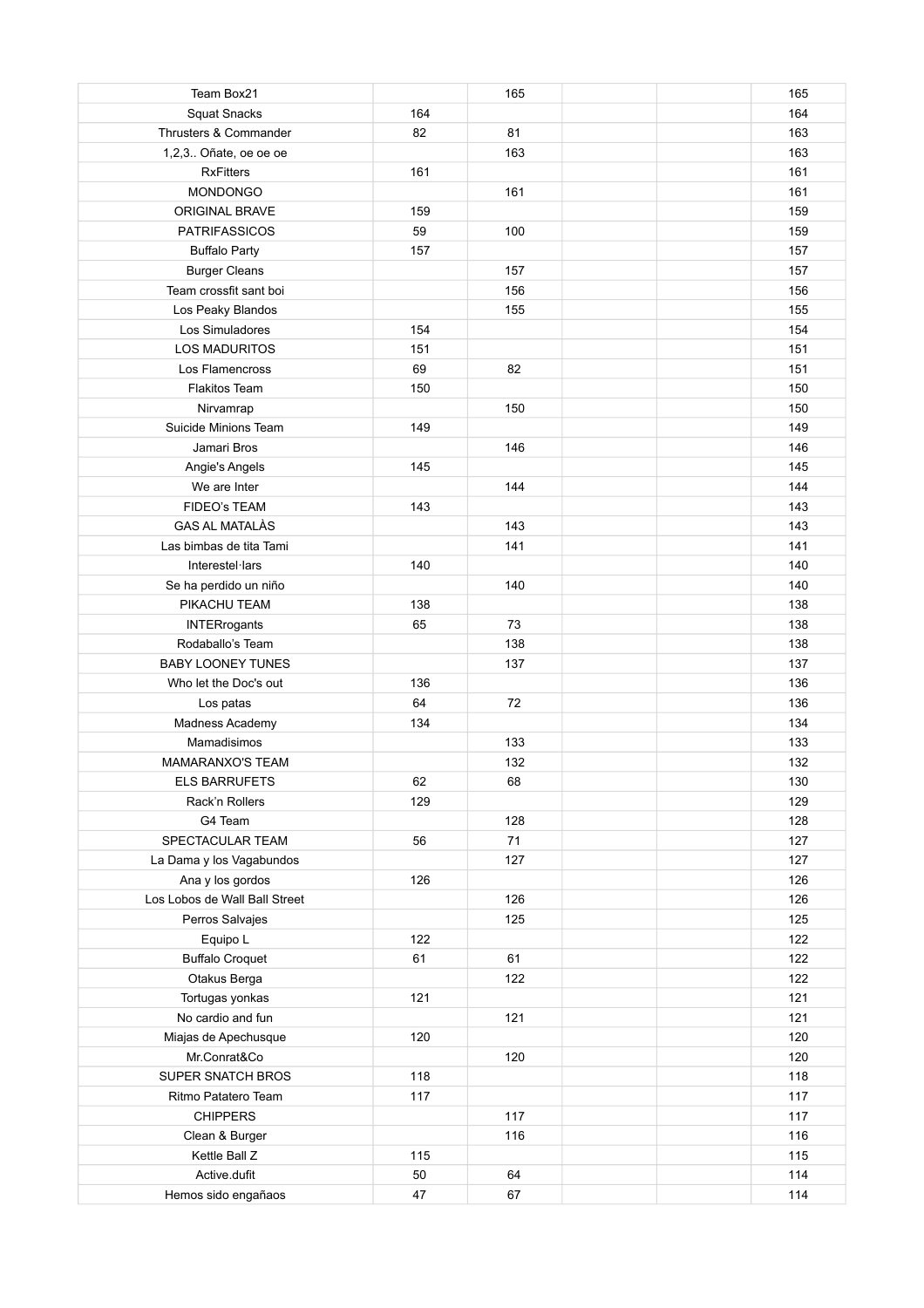| The last Juan                    |        | 114 | 114 |
|----------------------------------|--------|-----|-----|
| power snacks                     | 112    |     | 112 |
| Crossfit Mollet                  | 110    |     | 110 |
| Thrustermeister                  | 109    |     | 109 |
| Gandalf y los hobbits de rumfaif |        | 108 | 108 |
| <b>GRIT JUNGLE</b>               |        | 107 | 107 |
| <b>MEDINA FOX</b>                | 106    |     | 106 |
| Bendito equipo                   | 60     | 46  | 106 |
| SUICIDE SQUAT                    |        | 106 | 106 |
| Cryfit team                      |        | 105 | 105 |
| Bastardos Sin Gloria             | 103    |     | 103 |
| Coach to top                     | 102    |     | 102 |
| Los Disfrutones                  | 43     | 59  | 102 |
| Tres Atletas y Medio             | 101    |     | 101 |
| CrossFreaks                      |        | 101 | 101 |
| Te Falta Calle                   | 49     | 50  | 99  |
| <b>Revolution Team</b>           |        | 99  | 99  |
| The Princess and the Beasts      | 97     |     | 97  |
| <b>BLACKOUT TEAM</b>             | 96     |     | 96  |
| CrossfitTime                     | 94     |     | 94  |
| Loom Army                        | 46     | 48  | 94  |
| 77Feet Riders                    |        | 94  | 94  |
| Gran Reserva 177                 | 30     | 63  | 93  |
| Tears4beers                      |        | 93  | 93  |
| Trust the process                | 44     | 47  | 91  |
| Los solfamidas                   | 90     |     | 90  |
| Iconic Squad                     |        | 90  | 90  |
| Mamaranxos's Team                | 89     |     | 89  |
| <b>Bar Busters Premia</b>        |        | 89  | 89  |
| <b>CADELLS TEAM</b>              |        | 87  | 87  |
| <b>ABCD</b>                      | 85     |     | 85  |
| One Mile Sigarru                 |        | 83  | 83  |
| <b>DRAMONES</b>                  | 81     |     | 81  |
| SQUAT 23                         | 54     | 27  | 81  |
| Jungle Babys                     | 36     | 43  | 79  |
| <b>MASTERVERSO</b>               |        | 79  | 79  |
| The Wolverines                   | 78     |     | 78  |
| Barpills                         | 38     | 40  | 78  |
| LOS MOSQUEPERROS                 | 22     | 56  | 78  |
| <b>Buffalo kids</b>              | $77\,$ |     | 77  |
| TEAM CROSSFIT TRAVESSIA          |        | 77  | 77  |
| Enchicheds Team                  | 76     |     | 76  |
| Doscornios team                  |        | 76  | 76  |
| Rooster-team                     |        | 75  | 75  |
| PetaZetas                        | 74     |     | 74  |
| Clean de pota                    | 73     |     | 73  |
| THE TETITANS                     | 72     |     | 72  |
| Engatats                         | 71     |     | 71  |
| Mandanga Squad                   | 45     | 26  | 71  |
| No reps only                     |        | 70  | 70  |
| Los del flow                     |        | 69  | 69  |
| Berga Warros                     | 68     |     | 68  |
| Sons of the Jungle               | 67     |     | 67  |
| Breaking Wod VNG                 | 12     | 55  | 67  |
| NO NAME                          | 66     |     | 66  |
| Interminables                    | 15     | 51  | 66  |
| Xtrem Thunder                    |        | 66  | 66  |
|                                  |        |     |     |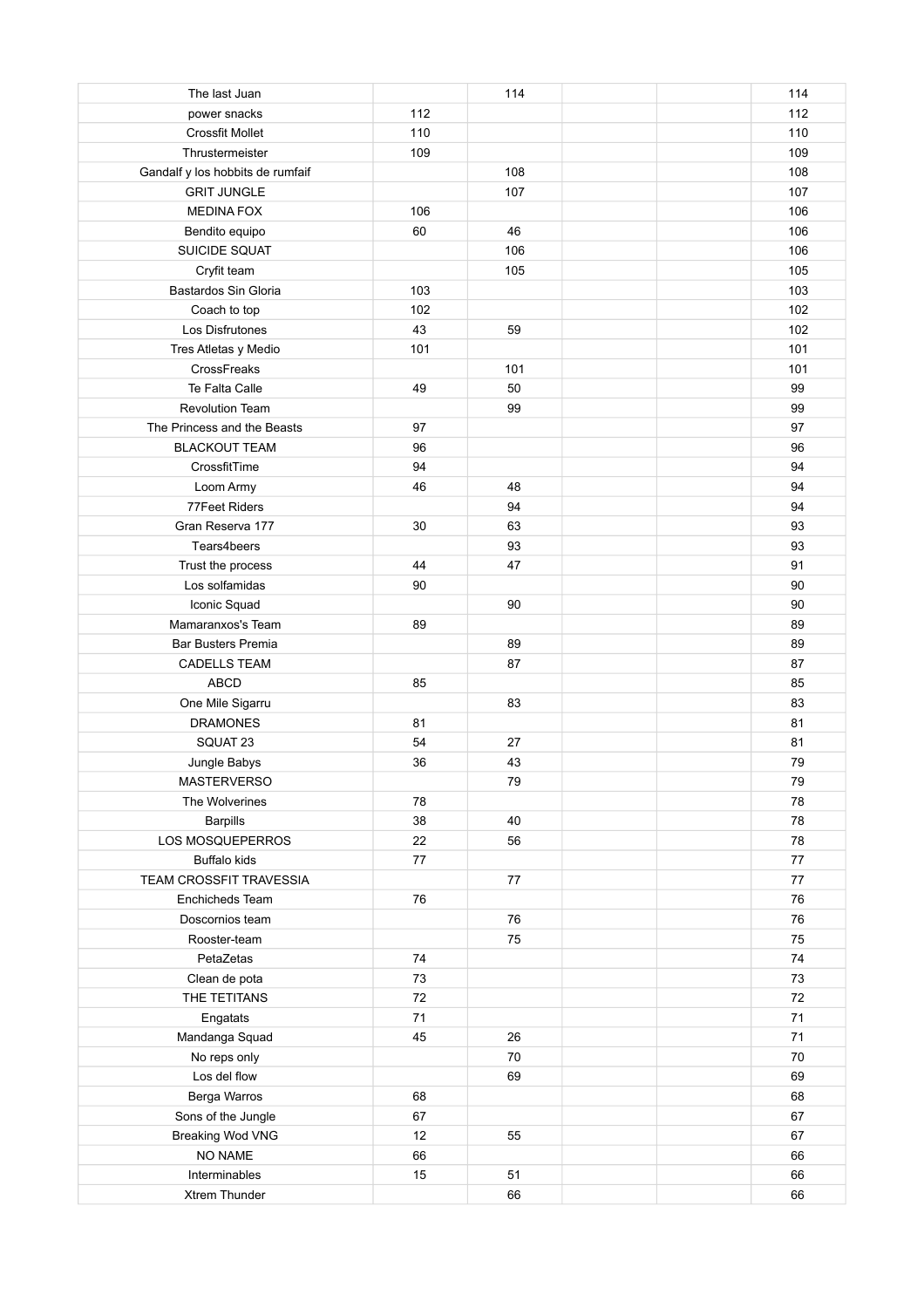| <b>FIT LABS</b>                  |    | 65 | 65 |
|----------------------------------|----|----|----|
| Las4ymedia                       | 26 | 38 | 64 |
| Piratas de la barra              | 63 |    | 63 |
| Inter Jordis i la dragona        |    | 62 | 62 |
| Four fighters                    |    | 60 | 60 |
| Peaky Blinders                   | 58 |    | 58 |
| Los VNGadores                    |    | 58 | 58 |
| <b>MDT</b>                       | 57 |    | 57 |
| <b>BLACK OXEN</b>                | 41 | 16 | 57 |
| Quiero mi sixpack                |    | 57 | 57 |
| tetes team                       | 55 |    | 55 |
| HOME PIZZA CON PIÑA              |    | 54 | 54 |
| Los Catalinos                    | 53 |    | 53 |
| CrosStory                        | 14 | 39 | 53 |
| Los Desconocidos                 |    | 53 | 53 |
| <b>Team Bufalos</b>              | 52 |    | 52 |
| Unbrokil Team Premià             |    | 52 | 52 |
| Tres rotos y una descosida       | 51 |    | 51 |
| Por Los Pelos Team               | 20 | 31 | 51 |
| La Resaca                        |    | 49 | 49 |
| Chicken Wings                    | 48 |    | 48 |
| Jurassic Sants                   | 17 | 30 | 47 |
| <b>CRASHFITTERS</b>              |    | 45 | 45 |
| La Patrulla                      |    | 44 | 44 |
| <b>LIDELES</b>                   | 42 |    | 42 |
| pandora's team                   |    | 42 | 42 |
| los trece                        |    | 41 | 41 |
| <b>ACM</b>                       | 40 |    | 40 |
| Lifestyle                        | 39 |    | 39 |
| La Jungla                        | 37 |    | 37 |
| Jaranah Team                     |    | 37 | 37 |
| Ghost Thrusters Premià           |    | 36 | 36 |
| <b>LOOM MANDANGON</b>            | 35 |    | 35 |
| No Beer No Kilos                 | 11 | 24 | 35 |
| Dynamite Team                    |    | 35 | 35 |
| <b>FAJA TEAM</b>                 | 34 |    | 34 |
| Los 4 Pecados Funcionales        |    | 34 | 34 |
| Los Manolos                      | 33 |    | 33 |
| Crazy Eaters                     |    | 33 | 33 |
| Jesusito help us                 | 32 |    | 32 |
| De algo hay que morir            |    | 32 | 32 |
| Robin Wod                        | 31 |    | 31 |
| Xtreme Thunder                   | 29 |    | 29 |
| Chupitos                         |    | 29 | 29 |
| Master of thrusters              | 28 |    | 28 |
| Snatch a Pop                     |    | 28 | 28 |
| CROSSFITEROS POLIGONEROS         | 27 |    | 27 |
| LOS AJOKAE                       | 25 |    | 25 |
| SUPER THINS                      |    | 25 | 25 |
| Loosers d'                       | 24 |    | 24 |
| THE POTITOS                      | 23 |    | 23 |
| Menostodontes                    |    | 23 | 23 |
| Home Pizza sin piña              |    | 22 | 22 |
| Poppins                          | 21 |    | 21 |
| La banda del lloro               |    | 21 | 21 |
| Plan B                           |    | 20 | 20 |
| Blancanieves y los 3 Reyes magos | 19 |    | 19 |
|                                  |    |    |    |